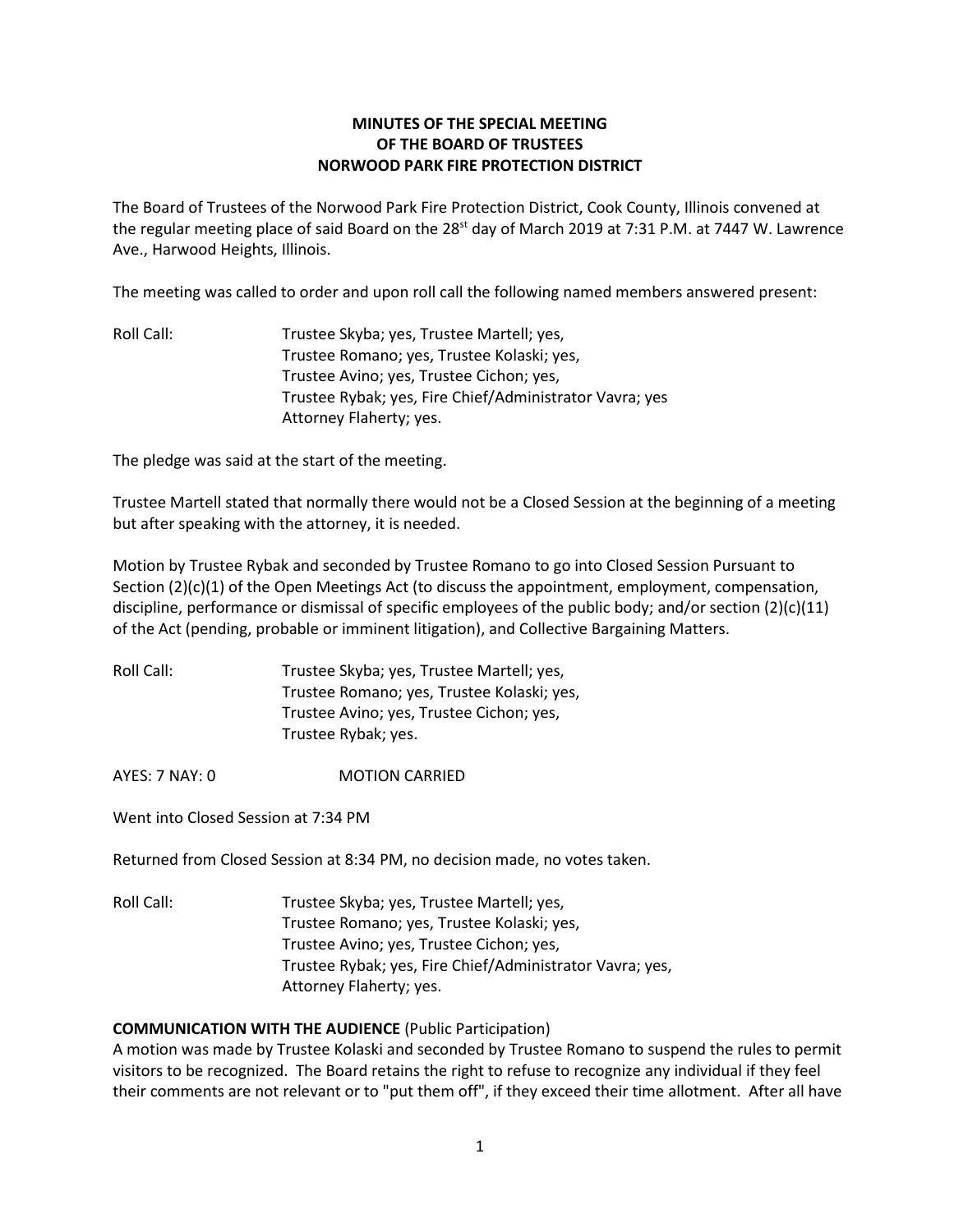had an opportunity to address the Board, the President moves the rules be reinstated, and the Board will proceed with meeting.

AYES: 7 NAY: 0 MOTION CARRIED

### **Attorney Report:**

Attorney Flaherty stated that he was asked to listen to the Public Comments at the March 18<sup>th</sup> Board Meeting. He states that none of the speakers went over their allotted time limits. Ms. Malicki spoke of possible Trustee misconduct and asked if it was the action of the whole Board. Trustee Martell stated that he wants the record to show that the Board replied "no". Mr. Malicki had opinions, but it was not a stump speech. Commander Peistrup was not on duty and can have an opinion. Schiller Park Fire Department being here in solidarity is an issue for Schiller Park.

If an individual Trustee feels that he was defamed or if anything was a lie, he can seek his own legal counsel, but Attorney Flaherty is unable to take a case for an individual.

The Intervention Hearing for Mr. Nagrocki is now scheduled for May 6<sup>th</sup>. Discussion.

## **Old Business:**

None.

#### **New Business**

Motion by Trustee Skyba and seconded by Trustee Kolaski to approve an electronic device locking system for exterior and interior doors of the fire station.

Trustee Martell stated that when the Chief was initially hired it was discussed about the locks and security cameras. Chief stated that the current lock system is in disrepair. There are many different levels of security and this is not an easy fix. Discussion.

Chief asked if this should go to the Building and Equipment Committee.

Trustee Avino asked if we feel there is immediate danger. D/C Blondell stated that we are trying to have better security and that he has the blue prints to try and get a better idea of what we need. Deputy Chief explained that after meeting with the lock smith how we need to have a plan as to how we are moving forward.

Trustee Avino recommends voting no and sending it to the Building and Equipment Committee. Discussion. D/C Blondell will meet with the Building and Equipment Committee and have a recommendation by the April 18<sup>th</sup> meeting.

It was agreed by Trustee Skyba and Trustee Kolaski to reword the motion.

Motion by Trustee Skyba and seconded by Trustee Kolaski to refer to the Building and Equipment Committee and staff to prepare specifications and get proposals for updated door locking systems and other security measures.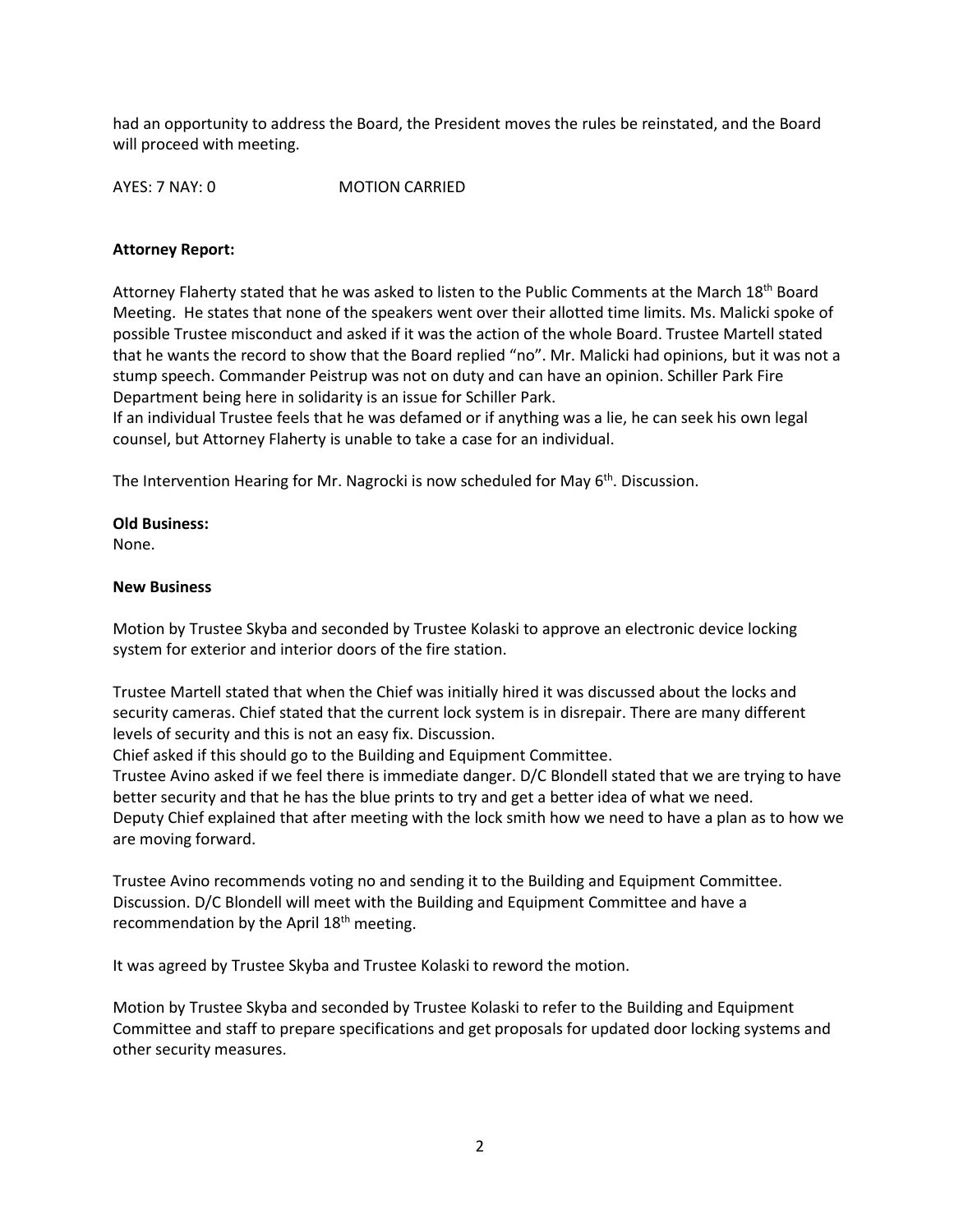Roll Call: Trustee Skyba; yes, Trustee Martell; yes, Trustee Romano; yes, Trustee Kolaski; yes, Trustee Avino; yes, Trustee Cichon; yes, Trustee Rybak; yes.

AYES: 7 NAY: 0 MOTION CARRIED

Trustee Martell asked for the minutes to reflect that this was initiated a while ago, but we now have the funds to proceed.

Motion by Trustee Skyba and failed to receive a second to approve the installation of GPS devices on all command vehicle provided by the insurance company retained by the Fire District. MOTION FAILED due to lack of a seconded.

This would be for on the Chief, Deputy Chief and Inspector's vehicles.

Trustee Kolaski asked if there was something in process for the command vehicles. Chief explained that the Command Vehicle has HAAS installed which has GPS as a feature.

Trustee Martell states that Trustee Skyba contacted the District's insurance broker. Selective Insurance has a device that will monitor driving which is free of charge to the District. Discussion on what the purpose would be for GPS on these vehicles. Discussion

Deputy Chief Blondell stated that he feels that this is a trust issue and if you do not trust him with the squad, then take it away. When he has the car, he is somewhere where he can respond within  $\frac{1}{2}$  hour. Discussion.

Chief stated that if this was regarding the Inspector's Vehicle, he takes full responsibility and it is no longer an issue.

Chief states he has been assigned a vehicle for 20 years and does not abuse it. He doesn't drink because he has that vehicle and he doesn't take his wife or anyone in the car with him. Trustee Rybak states that you have your dog go in your vehicle.

Trustee Skyba states that it is an accountability issue.

Chief will research information and see if there are discounts available if you have a device installed.

Trustee Cichon asked how many miles they average. Deputy Chief Blondell stated that he will email them that information. Discussion.

Motion to approve the review of personnel files by the Board of Trustees.

Please of the Board is NO ACTION TAKEN.